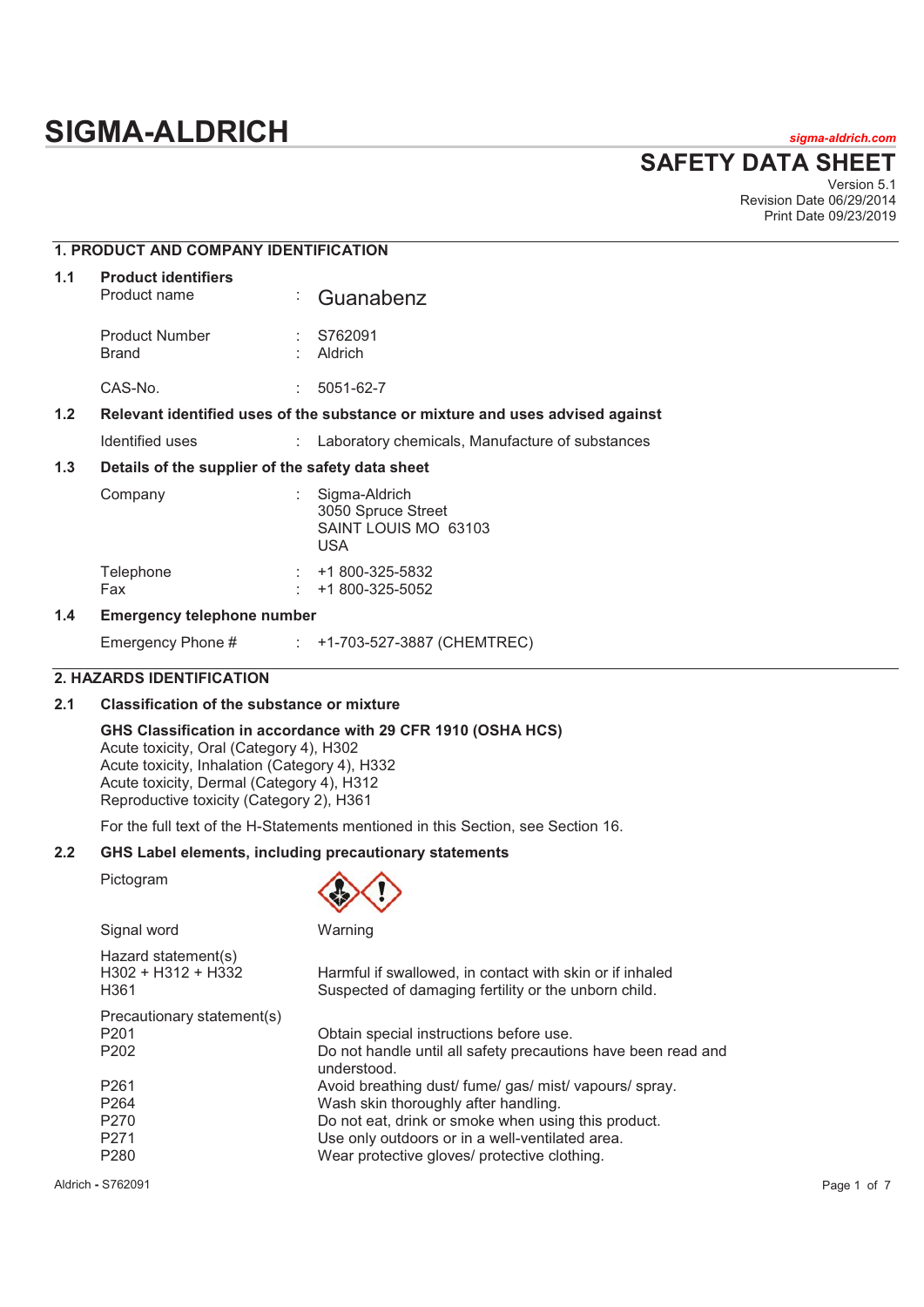| $P301 + P312$    | IF SWALLOWED: Call a POISON CENTER or doctor/ physician if you<br>feel unwell. |
|------------------|--------------------------------------------------------------------------------|
| $P302 + P352$    | IF ON SKIN: Wash with plenty of soap and water.                                |
|                  |                                                                                |
| $P304 + P340$    | IF INHALED: Remove victim to fresh air and keep at rest in a position          |
|                  | comfortable for breathing.                                                     |
| $P308 + P313$    | IF exposed or concerned: Get medical advice/attention.                         |
| P322             | Specific measures (see supplemental first aid instructions on this label).     |
| P330             | Rinse mouth.                                                                   |
| P363             | Wash contaminated clothing before reuse.                                       |
| P405             | Store locked up.                                                               |
| P <sub>501</sub> | Dispose of contents/ container to an approved waste disposal plant.            |

# **2.3 Hazards not otherwise classified (HNOC) or not covered by GHS** - none

# **3. COMPOSITION/INFORMATION ON INGREDIENTS**

#### **3.1 Substances**

| ------------     |                        |
|------------------|------------------------|
| Formula          | $\therefore$ C8H8Cl2N4 |
| Molecular Weight | : $231.1$ g/mol        |
| CAS-No.          | 5051-62-7              |
| EC-No.           | $: 225 - 750 - 8$      |
|                  |                        |

# **Hazardous components**

| l Component                                                                    | Classification                | Concentration            |
|--------------------------------------------------------------------------------|-------------------------------|--------------------------|
| Guanabenz                                                                      |                               |                          |
|                                                                                | Acute Tox. 4; Repr. 2; H302 + | $\overline{\phantom{a}}$ |
|                                                                                | H312 + H332. H361             |                          |
| For the full text of the H-Statements mentioned in this Section see Section 16 |                               |                          |

Statements mentioned in this S

# **4. FIRST AID MEASURES**

### **4.1 Description of first aid measures**

### **General advice**

Consult a physician. Show this safety data sheet to the doctor in attendance.Move out of dangerous area.

# **If inhaled**

If breathed in, move person into fresh air. If not breathing, give artificial respiration. Consult a physician.

# **In case of skin contact**

Wash off with soap and plenty of water. Consult a physician.

# **In case of eye contact**

Flush eyes with water as a precaution.

### **If swallowed**

Never give anything by mouth to an unconscious person. Rinse mouth with water. Consult a physician.

- **4.2 Most important symptoms and effects, both acute and delayed**  The most important known symptoms and effects are described in the labelling (see section 2.2) and/or in section 11
- **4.3 Indication of any immediate medical attention and special treatment needed**  no data available

# **5. FIREFIGHTING MEASURES**

### **5.1 Extinguishing media**

### **Suitable extinguishing media**

Use water spray, alcohol-resistant foam, dry chemical or carbon dioxide.

**5.2 Special hazards arising from the substance or mixture**  Carbon oxides, nitrogen oxides (NOx), Hydrogen chloride gas

### **5.3 Advice for firefighters**

Wear self contained breathing apparatus for fire fighting if necessary.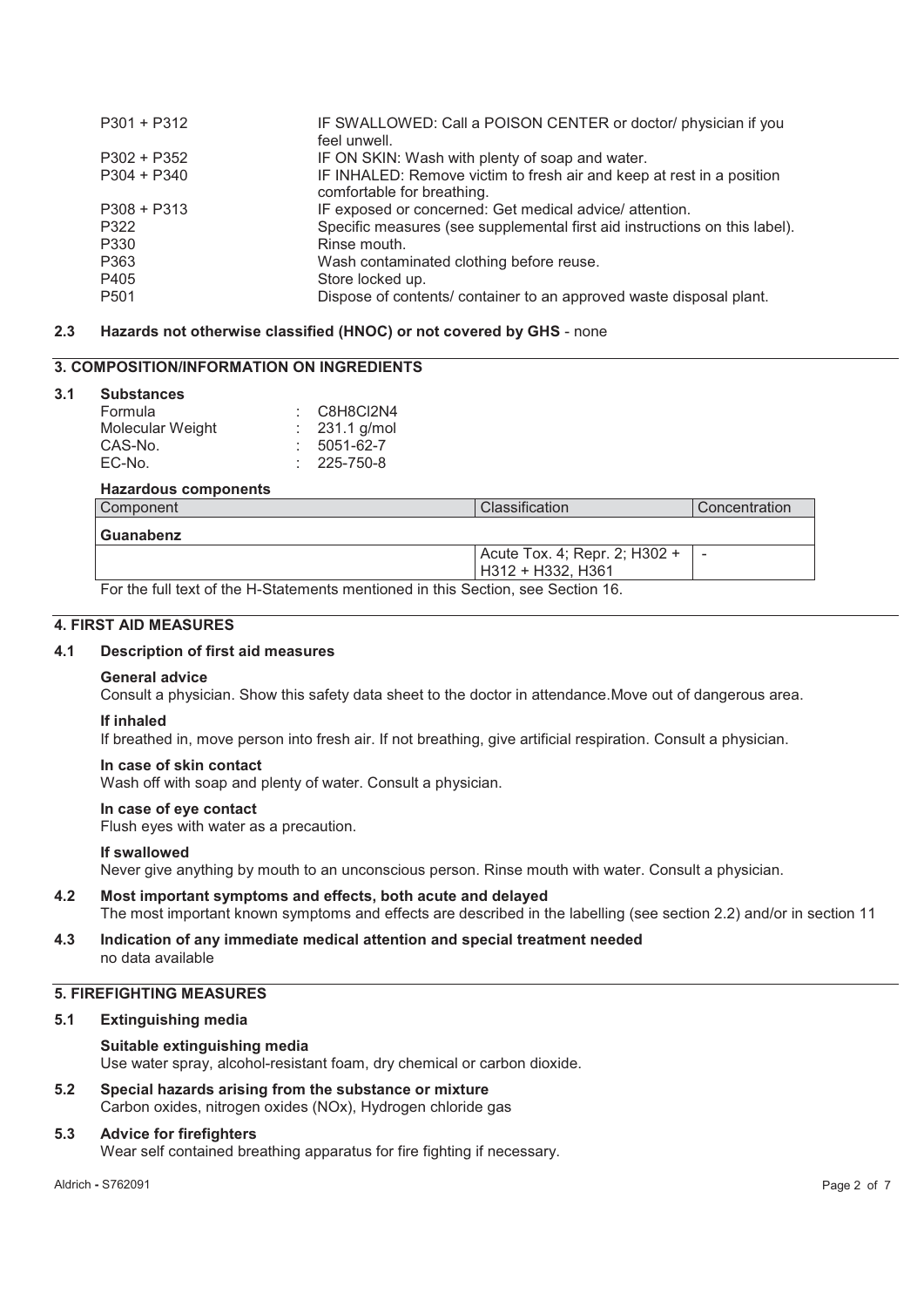# **5.4 Further information**

no data available

# **6. ACCIDENTAL RELEASE MEASURES**

### **6.1 Personal precautions, protective equipment and emergency procedures**

Use personal protective equipment. Avoid dust formation. Avoid breathing vapours, mist or gas. Ensure adequate ventilation. Evacuate personnel to safe areas. Avoid breathing dust. For personal protection see section 8.

# **6.2 Environmental precautions**

Prevent further leakage or spillage if safe to do so. Do not let product enter drains.

# **6.3 Methods and materials for containment and cleaning up**  Pick up and arrange disposal without creating dust. Sweep up and shovel. Keep in suitable, closed containers for disposal.

**6.4 Reference to other sections**  For disposal see section 13.

# **7. HANDLING AND STORAGE**

# **7.1 Precautions for safe handling**

Avoid contact with skin and eyes. Avoid formation of dust and aerosols. Provide appropriate exhaust ventilation at places where dust is formed.Normal measures for preventive fire protection. For precautions see section 2.2.

**7.2 Conditions for safe storage, including any incompatibilities** 

Keep container tightly closed in a dry and well-ventilated place.

Store with desiccant.

### **7.3 Specific end use(s)**

Apart from the uses mentioned in section 1.2 no other specific uses are stipulated

# **8. EXPOSURE CONTROLS/PERSONAL PROTECTION**

### **8.1 Control parameters**

# **Components with workplace control parameters**  Contains no substances with occupational exposure limit values.

### **8.2 Exposure controls**

# **Appropriate engineering controls**

Handle in accordance with good industrial hygiene and safety practice. Wash hands before breaks and at the end of workday.

### **Personal protective equipment**

### **Eye/face protection**

Safety glasses with side-shields conforming to EN166 Use equipment for eye protection tested and approved under appropriate government standards such as NIOSH (US) or EN 166(EU).

### **Skin protection**

Handle with gloves. Gloves must be inspected prior to use. Use proper glove removal technique (without touching glove's outer surface) to avoid skin contact with this product. Dispose of contaminated gloves after use in accordance with applicable laws and good laboratory practices. Wash and dry hands.

### **Body Protection**

Complete suit protecting against chemicals, The type of protective equipment must be selected according to the concentration and amount of the dangerous substance at the specific workplace.

### **Respiratory protection**

Where risk assessment shows air-purifying respirators are appropriate use a full-face particle respirator type N100 (US) or type P3 (EN 143) respirator cartridges as a backup to engineering controls. If the respirator is the sole means of protection, use a full-face supplied air respirator. Use respirators and components tested and approved under appropriate government standards such as NIOSH (US) or CEN (EU).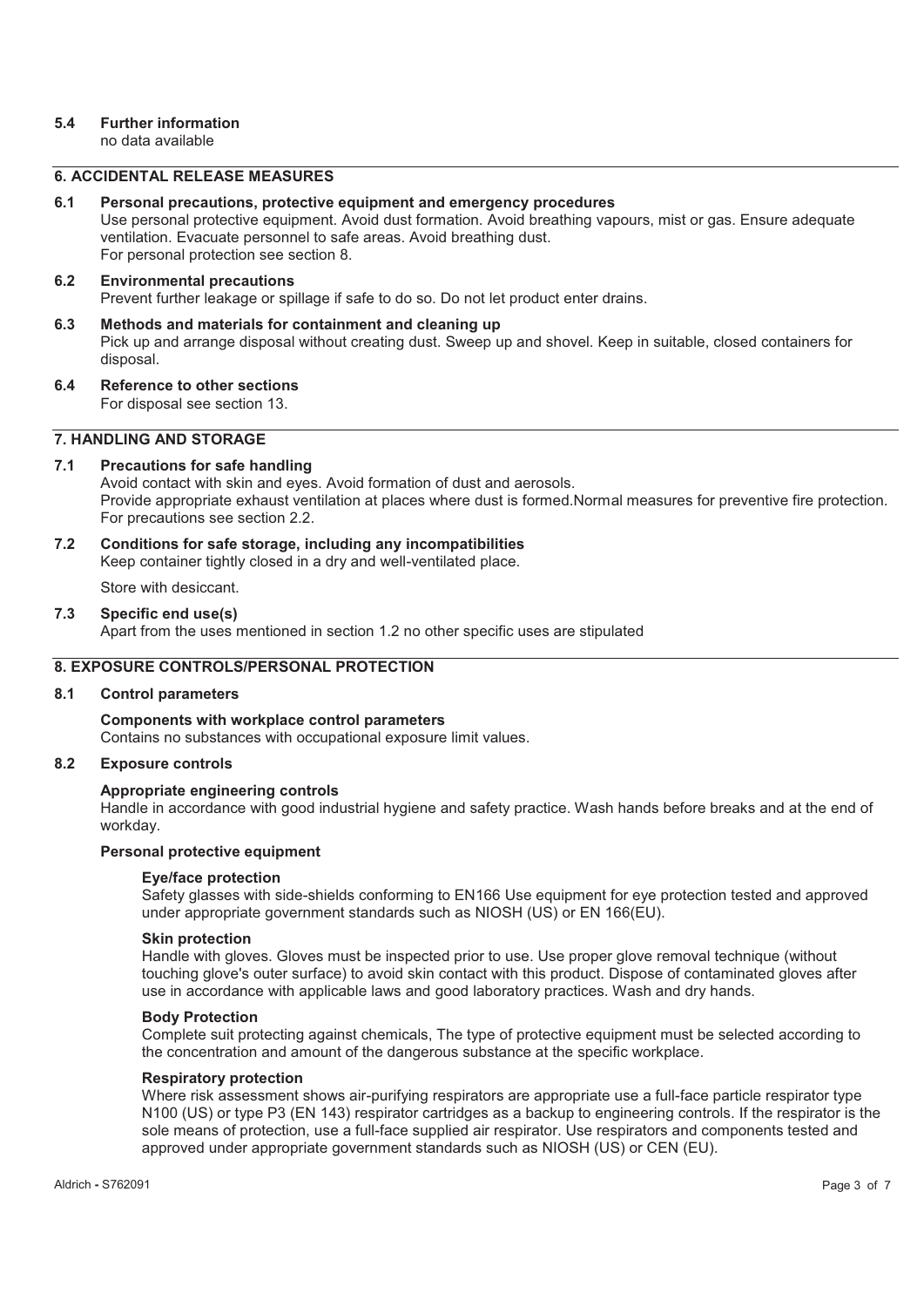# **Control of environmental exposure**

Prevent further leakage or spillage if safe to do so. Do not let product enter drains.

# **9. PHYSICAL AND CHEMICAL PROPERTIES**

### **9.1 Information on basic physical and chemical properties**

|     | a)        | Appearance                                           | Form: solid       |
|-----|-----------|------------------------------------------------------|-------------------|
|     | b)        | Odour                                                | no data available |
|     | c)        | <b>Odour Threshold</b>                               | no data available |
|     | d)        | pH                                                   | no data available |
|     | e)        | Melting point/freezing<br>point                      | no data available |
|     | f)        | Initial boiling point and<br>boiling range           | no data available |
|     | g)        | Flash point                                          | no data available |
|     | h)        | Evapouration rate                                    | no data available |
|     | i)        | Flammability (solid, gas)                            | no data available |
|     | j)        | Upper/lower<br>flammability or<br>explosive limits   | no data available |
|     | k)        | Vapour pressure                                      | no data available |
|     | $\vert$ ) | Vapour density                                       | no data available |
|     | m)        | Relative density                                     | no data available |
|     | n)        | Water solubility                                     | no data available |
|     | O)        | Partition coefficient: n-<br>octanol/water           | no data available |
|     | p)        | Auto-ignition<br>temperature                         | no data available |
|     | q)        | Decomposition<br>temperature                         | no data available |
|     | r)        | Viscosity                                            | no data available |
|     | s)        | <b>Explosive properties</b>                          | no data available |
|     | t)        | Oxidizing properties                                 | no data available |
| 9.2 |           | <b>Other safety information</b><br>no data available |                   |

# **10. STABILITY AND REACTIVITY**

### **10.1 Reactivity**  no data available

- **10.2 Chemical stability**  Stable under recommended storage conditions.
- **10.3 Possibility of hazardous reactions**  no data available
- **10.4 Conditions to avoid**  no data available
- **10.5 Incompatible materials**  no data available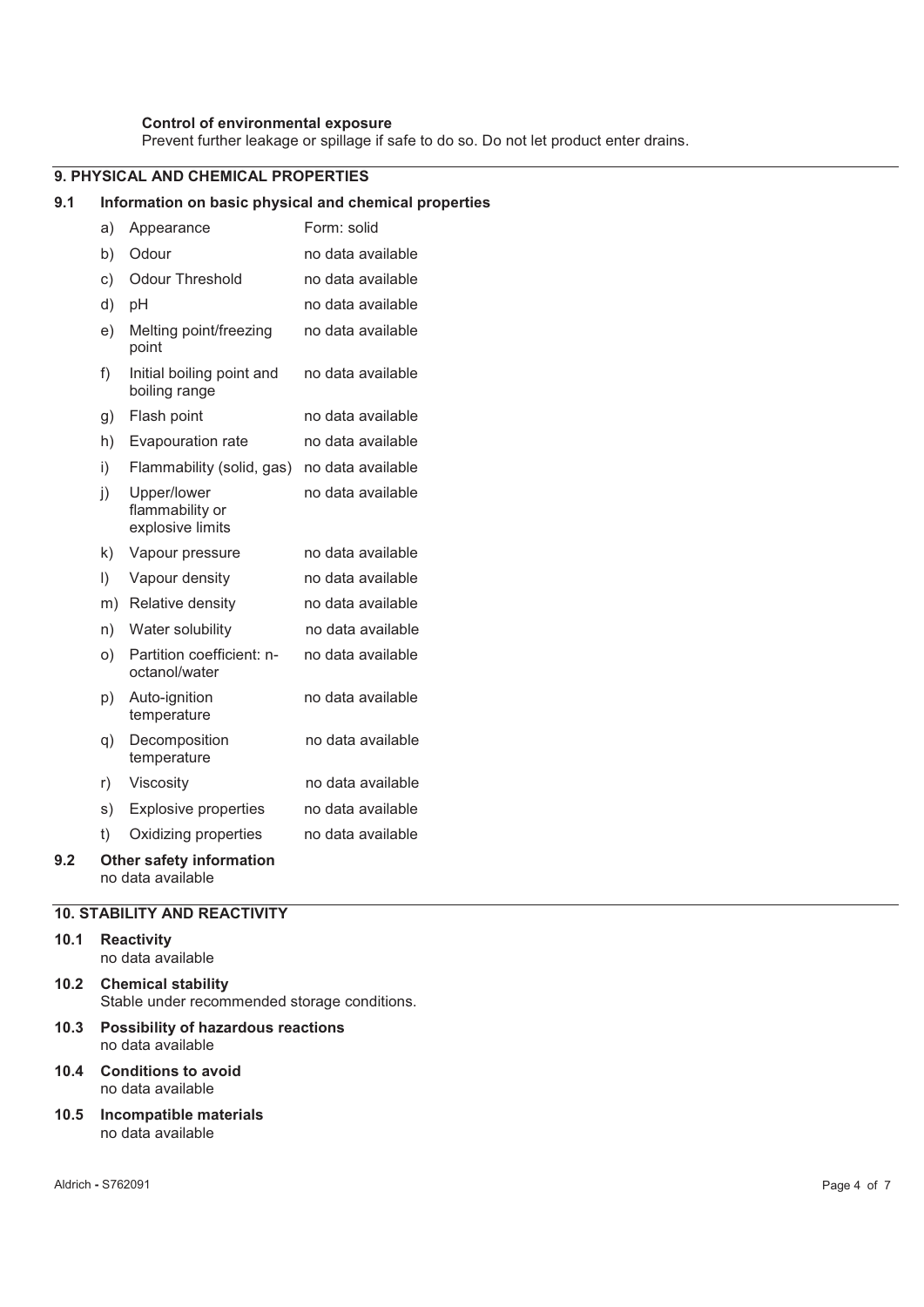### **10.6 Hazardous decomposition products**

Other decomposition products - no data available In the event of fire: see section 5

# **11. TOXICOLOGICAL INFORMATION**

### **11.1 Information on toxicological effects**

**Acute toxicity**  no data available

no data available

**Skin corrosion/irritation**  no data available

**Serious eye damage/eye irritation**  no data available

**Respiratory or skin sensitisation**  no data available

**Germ cell mutagenicity** 

no data available

#### **Carcinogenicity**

- IARC: No component of this product present at levels greater than or equal to 0.1% is identified as probable, possible or confirmed human carcinogen by IARC.
- ACGIH: No component of this product present at levels greater than or equal to 0.1% is identified as a carcinogen or potential carcinogen by ACGIH.
- NTP: No component of this product present at levels greater than or equal to 0.1% is identified as a known or anticipated carcinogen by NTP.
- OSHA: No component of this product present at levels greater than or equal to 0.1% is identified as a carcinogen or potential carcinogen by OSHA.

#### **Reproductive toxicity**

Suspected human reproductive toxicant

Overexposure may cause reproductive disorder(s) based on tests with laboratory animals.

#### **Specific target organ toxicity - single exposure**  no data available

**Specific target organ toxicity - repeated exposure**  no data available

**Aspiration hazard**  no data available

# **Additional Information**

RTECS: Not available

Drowsiness, Weakness, Constipation., Nausea, Dizziness, Headache

# **12. ECOLOGICAL INFORMATION**

- **12.1 Toxicity**  no data available
- **12.2 Persistence and degradability**  no data available
- **12.3 Bioaccumulative potential**  no data available
- **12.4 Mobility in soil**  no data available

Aldrich **-** S762091 Page 5 of 7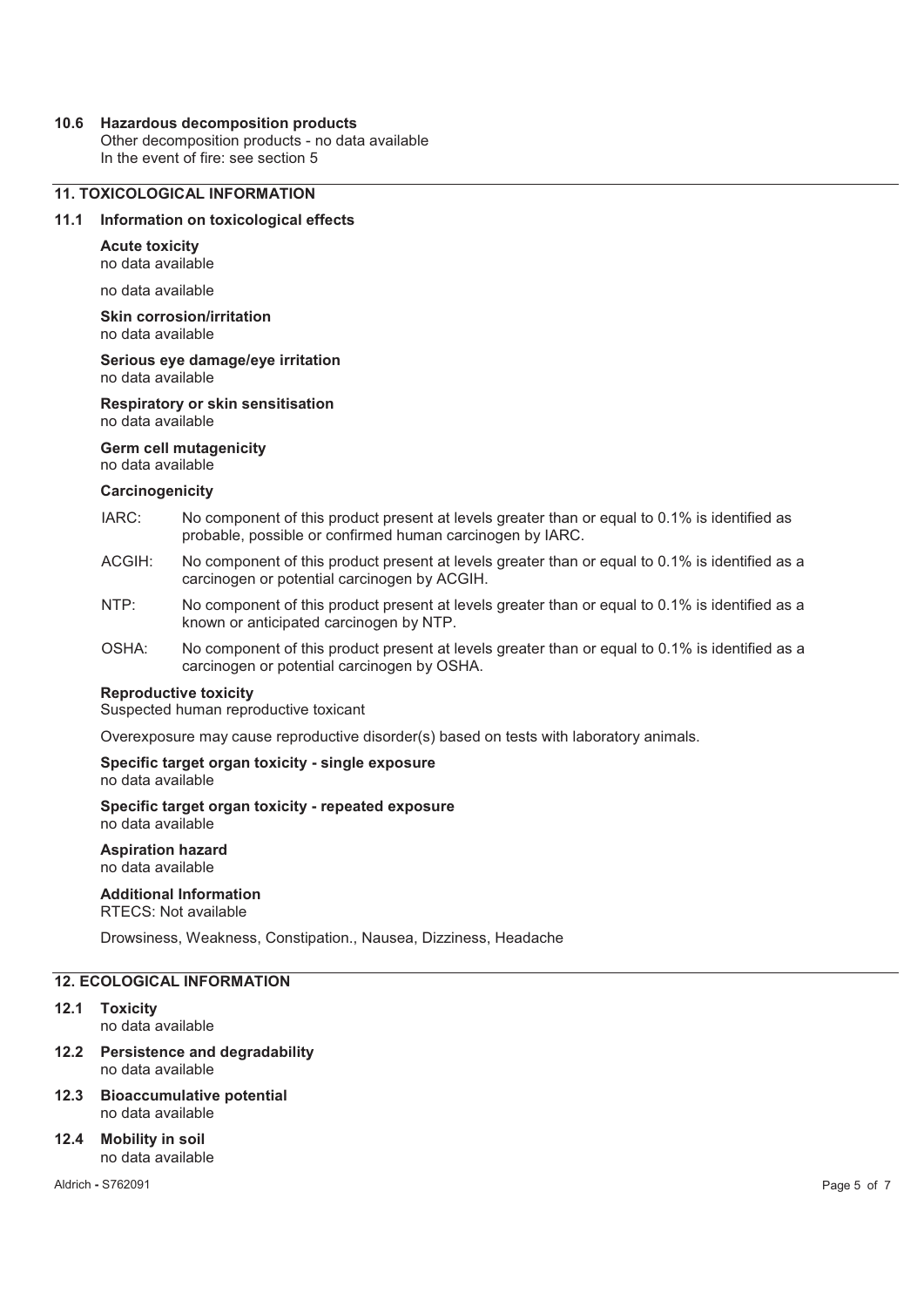### **12.5 Results of PBT and vPvB assessment**

PBT/vPvB assessment not available as chemical safety assessment not required/not conducted

### **12.6 Other adverse effects**

no data available

# **13. DISPOSAL CONSIDERATIONS**

### **13.1 Waste treatment methods**

### **Product**

Offer surplus and non-recyclable solutions to a licensed disposal company. Contact a licensed professional waste disposal service to dispose of this material.

### **Contaminated packaging**

Dispose of as unused product.

# **14. TRANSPORT INFORMATION**

#### **DOT (US)**

Not dangerous goods

### **IMDG**

Not dangerous goods

### **IATA**

Not dangerous goods

### **15. REGULATORY INFORMATION**

# **SARA 302 Components**

SARA 302: No chemicals in this material are subject to the reporting requirements of SARA Title III, Section 302.

#### **SARA 313 Components**

SARA 313: This material does not contain any chemical components with known CAS numbers that exceed the threshold (De Minimis) reporting levels established by SARA Title III, Section 313.

### **SARA 311/312 Hazards**

Acute Health Hazard, Chronic Health Hazard

#### **Massachusetts Right To Know Components**

No components are subject to the Massachusetts Right to Know Act.

### **Pennsylvania Right To Know Components**

| Guanabenz                           | CAS-No.<br>5051-62-7 | <b>Revision Date</b> |
|-------------------------------------|----------------------|----------------------|
| New Jersey Right To Know Components | CAS-No.              | <b>Revision Date</b> |
| Guanabenz                           | 5051-62-7            |                      |

### **California Prop. 65 Components**

This product does not contain any chemicals known to State of California to cause cancer, birth defects, or any other reproductive harm.

# **16. OTHER INFORMATION**

**Full text of H-Statements referred to under sections 2 and 3.** 

| Acute Tox.      | Acute toxicity                                           |
|-----------------|----------------------------------------------------------|
| H302            | Harmful if swallowed.                                    |
| $H302 + H312 +$ | Harmful if swallowed, in contact with skin or if inhaled |
| H332            |                                                          |
| H312            | Harmful in contact with skin.                            |